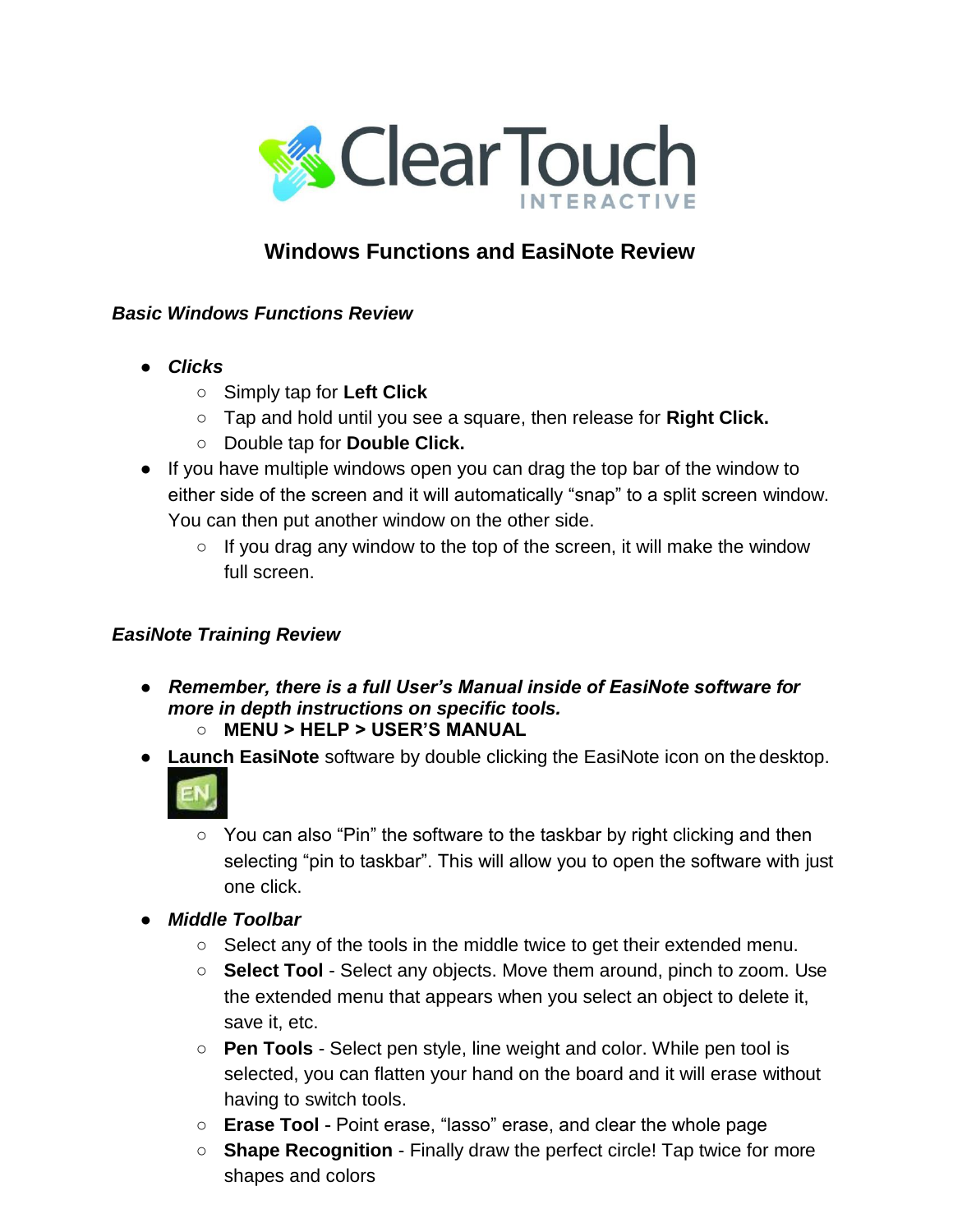- **○ Infinite Canvas (Hand Tool)**  Select anywhere blank on the screen and move your content off the screen to create more space. Pinch to zoom to fit more or less content on screen at one time. Tap the tool icon twice to see everything you've moved off of the screen.
- **○ Handwriting Recognition**  Scribble away and it will convert what you have written into typed text. Also recognizes cursive. (Combine this with the handwriting paper background!)
- **○ Undo/Redo**  Go back or forward one action.
- **●** *Pages Tray*
	- Select the page number in bottom right hand corner to see all pages in this file.
	- $\circ$  Use the + symbol to create a new page
	- Delete and rearrange pages
- **●** *Main Menu*
	- Click the hamburger icon for the main menu of the software



- Save files as a .enb file
- Export file as a PDF, PowerPoint, Word document, or image.
- Import files such as PDF's from the textbook, PowerPoints, images, video files, etc.
- Full Easinote user's manual
	- MENU > HELP > USER'S MANUAL

## **●** *Desktop Mode*

- Select the blue screen icon for desktop mode. This brings you back out to your desktop and gives you a floating toolbar.
- Use mouse tool to control your desktop and programs like normal.
- Use the pen tool for annotation over anything. (Select twice to change colors and line weight)
- For Screenshots, select the Settings icon on the floating toolbar, then

choose the Screenshot icon.

- Select the "N" logo to go back into the EasiNote software.
- **●** *Main Tools*
	- From within EasiNote, select the Settings icon to access all the main tools.
	- Across the top you will see Backgrounds, Subjects, Tools, More.
	- **○** *Math Tools*
		- Graphing Calculator Select the axes with the select tool and click on the keyboard icon.